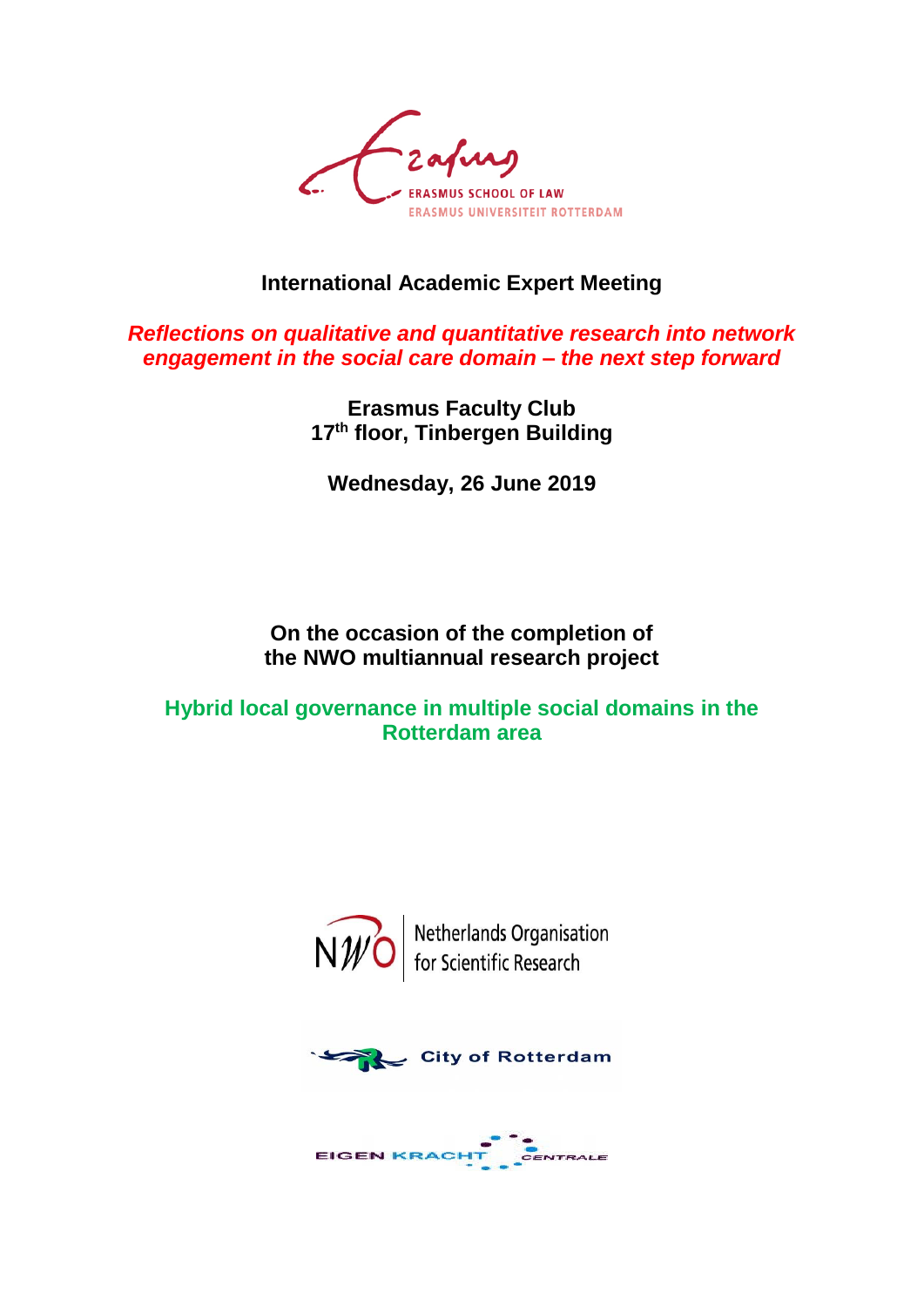### **Morning session**

### *Qualitative and quantitative research into Family Group Conferences: methodological choices made and dilemmas faced*

### **09:00 Registration**

**09:30 Welcome and opening Suzan Stoter** (Dean Erasmus School of Law)

> **Onno de Zwart** (Municipality of Rotterdam)

**Hedda van Lieshout** (Eigen Kracht Centrale)

**Annie de Roo** (Erasmus School of Law)

**Qualitative and quantitative studies on network activation involving FGCs and professionals; methodological reflections**

- **10.00 Introduction by the session chair Peter Mascini**  (Erasmus School of Law)
- **10.10 Peter Marsh** (University of Sheffield)

**Ira Malmberg** (Oslo Metropolitan University)

**Gert Schout** (Free University Amsterdam Medical Center)

**Hanneke Creemers**  (University of Amsterdam)

### **11.10 Coffee/tea**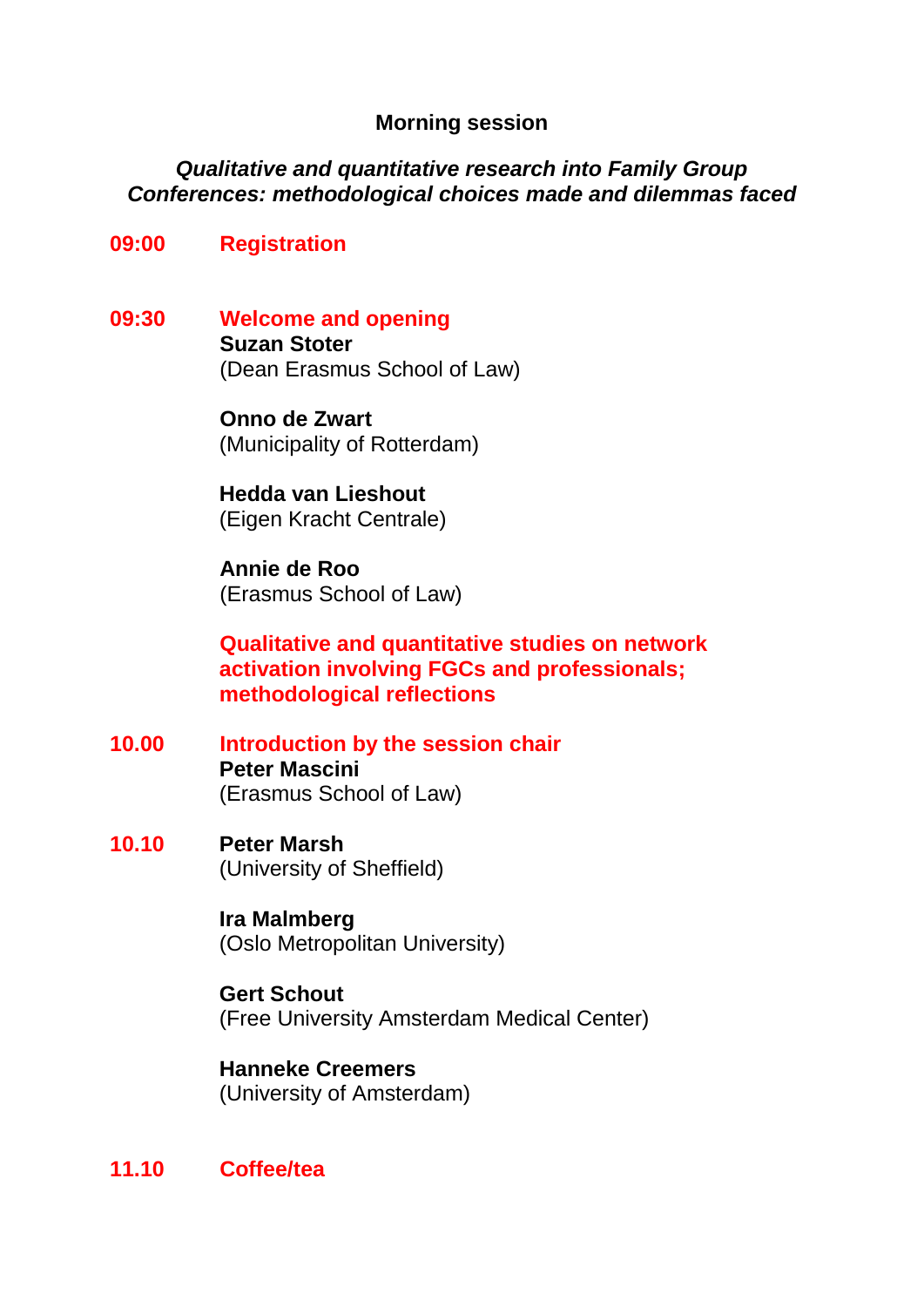## **11.40 Mary Mitchell**

(University of Edinburgh)

## **Marjolijn Ketelaar**

(University Medical Center Utrecht) Fact sheet: written input through factsheet with main research findings 'Effects of family group conferences among high-risk patients of chronic disability and their significant others: study protocol for a multicenter controlled trial'

## **Rob Jagtenberg, Eva van der Boom, Sil Vrielink**

(Erasmus School of Law)

## **Tony McGinn**

(Ulster University)

- **12.15 Discussion**
- **13.00 Buffet lunch**